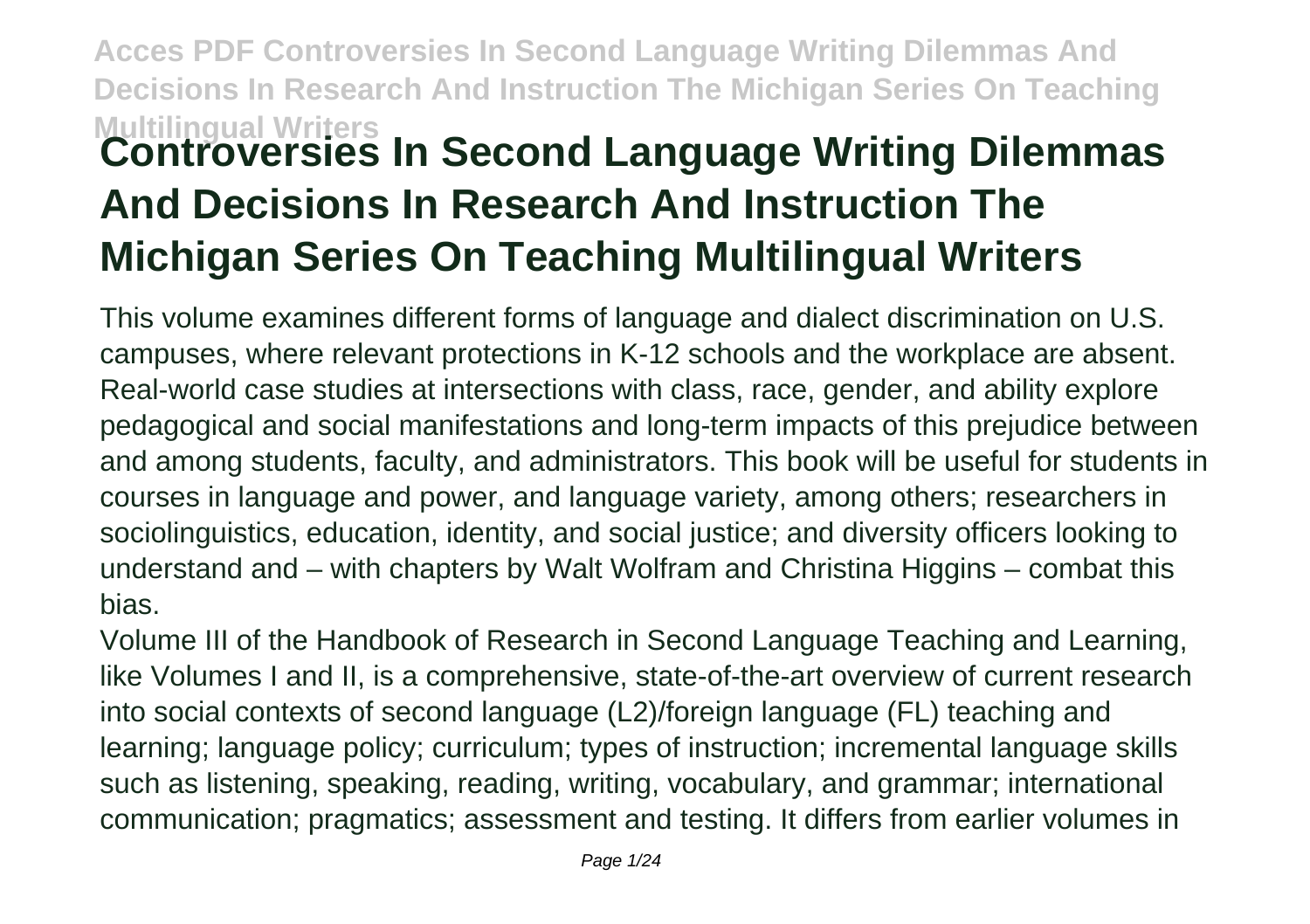**Multilingual Writers** provide a more in-depth discussion and detailed focus on the development of the essential language skills required for any type of communication: speaking, listening, reading, vocabulary, grammar, and writing. Volume III preserves continuity with previous volumes in its coverage of all the classical areas of research in L2/FL teaching and learning and applied linguistics, but rather than offering a historical review of disciplinary traditions, it explores innovations and new directions of research, acknowledges the enormous complexity of teaching and learning the essential language abilities, and offers a diversity of perspectives. Chapter authors are all leading authorities in their disciplinary areas. What's new in Volume III? Updates the prominent areas of research, including the sub-disciplines addressed in Volumes I and II, and represents the disciplinary mainstays Considers and discusses perspectives held by different schools of thought on the what, the how, and the why of teaching foundational language skills, including theories, pedagogical principles, and their implementation in practice Captures new and ongoing developments and trends in the key areas of L2/FL teaching and learning, and innovative research topics that have gained substantial recognition in current publications, including the role of corpora, technology, and digital literacy in L2/FL teaching and learning Examines new trends in language pedagogy and research, such as an increased societal emphasis on teaching academic language for schooling, somewhat contradictory definitions of literacy, and the growing needs for instruction in intercultural communication.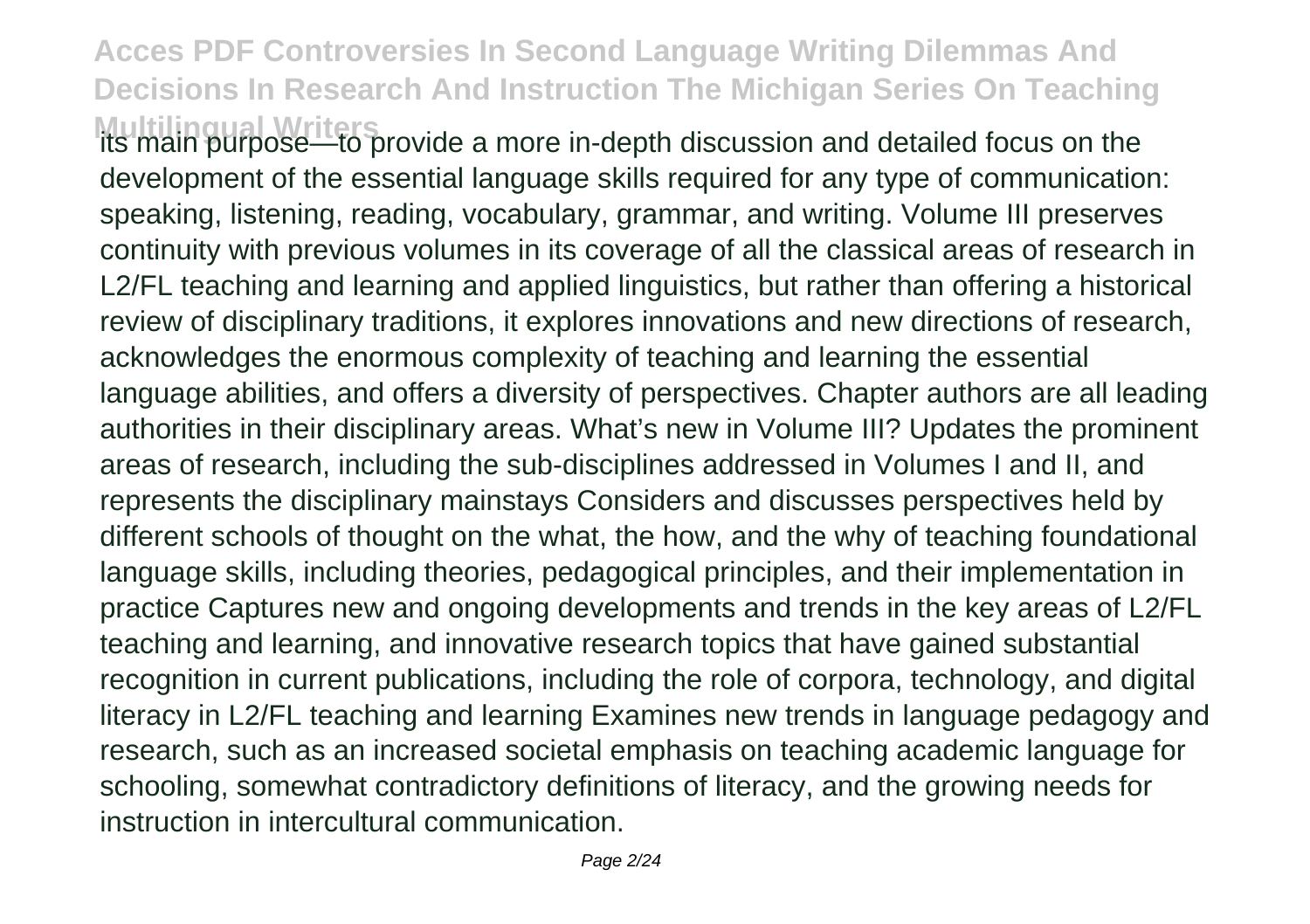**Multilingual Writers** Development and Teaching of the four Language Skills builds connections from theory in the four language skills to instructional practices. It comprises twenty-one chapters that are grouped in five sections. The first section includes an introductory chapter which presents a communicative competence framework developed by the editors in order to highlight the key role the four skills play in language learning and teaching. The next four sections each represent a language skill: Section II is devoted to listening, Section III to speaking, Section IV to reading and Section V to writing. In order to provide an extensive treatment of each of the four skills, each section starts with a theoretical chapter which briefly illustrates advances in the understanding of how each skill is likely to be learned and taught, followed by four didactically oriented chapters authored by leading international specialists. These pedagogical chapters deal specifically with four key topics: 1) areas of research that influence the teaching of a particular skill; 2) an overview of strategies or techniques necessary for developing a particular skill; 3) an approach to the academic orientation of a particular skill, and 4) unique aspects of teaching each skill. Moreover, all chapters incorporate two common sections: pre-reading questions at the beginning of the chapter in order to stimulate readers' interest in its content, and a section entitled suggested activities at the end of the chapter in order to allow readers put the ideas and concepts presented into practice. The accessible style and practical focus of the volume make it an ideal tool for teachers, teacher trainers, and teacher trainees who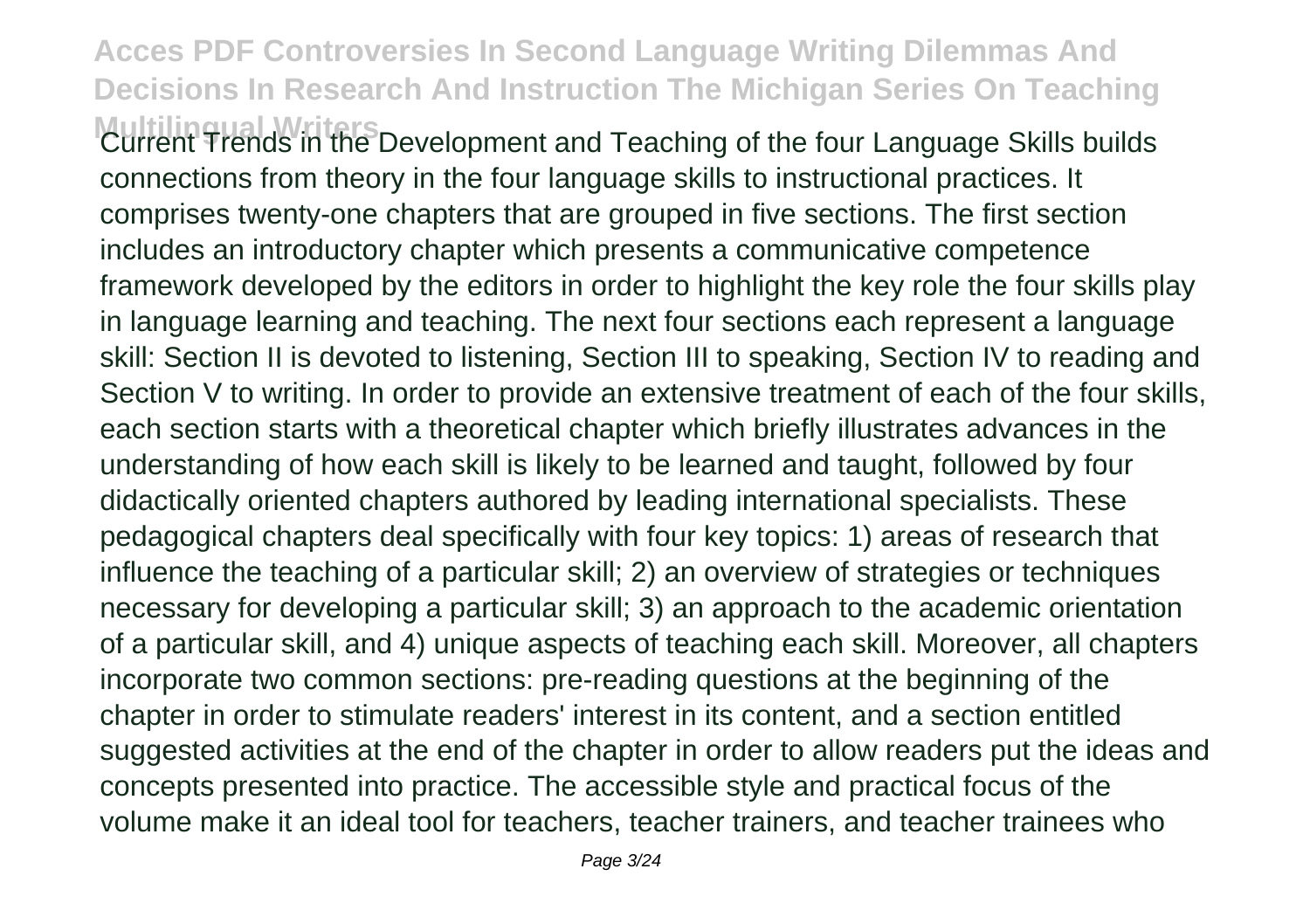**Acces PDF Controversies In Second Language Writing Dilemmas And Decisions In Research And Instruction The Michigan Series On Teaching Multilingual Writers** are four language skills in a second or foreign language context.

The Handbook of Second and Foreign Language Writing is an authoritative reference compendium of the theory and research on second and foreign language writing that can be of value to researchers, professionals, and graduate students. It is intended both as a retrospective critical reflection that can situate research on L2 writing in its historical context and provide a state of the art view of past achievements, and as a prospective critical analysis of what lies ahead in terms of theory, research, and applications. Accordingly, the Handbook aims to provide (i) foundational information on the emergence and subsequent evolution of the field, (ii) state-of-the-art surveys of available theoretical and research (basic and applied) insights, (iii) overviews of research methods in L2 writing research, (iv) critical reflections on future developments, and (iv) explorations of existing and emerging disciplinary interfaces with other fields of inquiry.

This third edition of Teaching and Researching Writing continues to build upon the previous editions' work of providing educators and practitioners in applied linguistics with a clearly written and complete guide to writing research and teaching. The text explores both theoretical and conceptual questions, grapples with key issues in the field today, and demonstrates the dynamic relationship between research and teaching methods and practice. This revised third edition has been reorganized to incorporate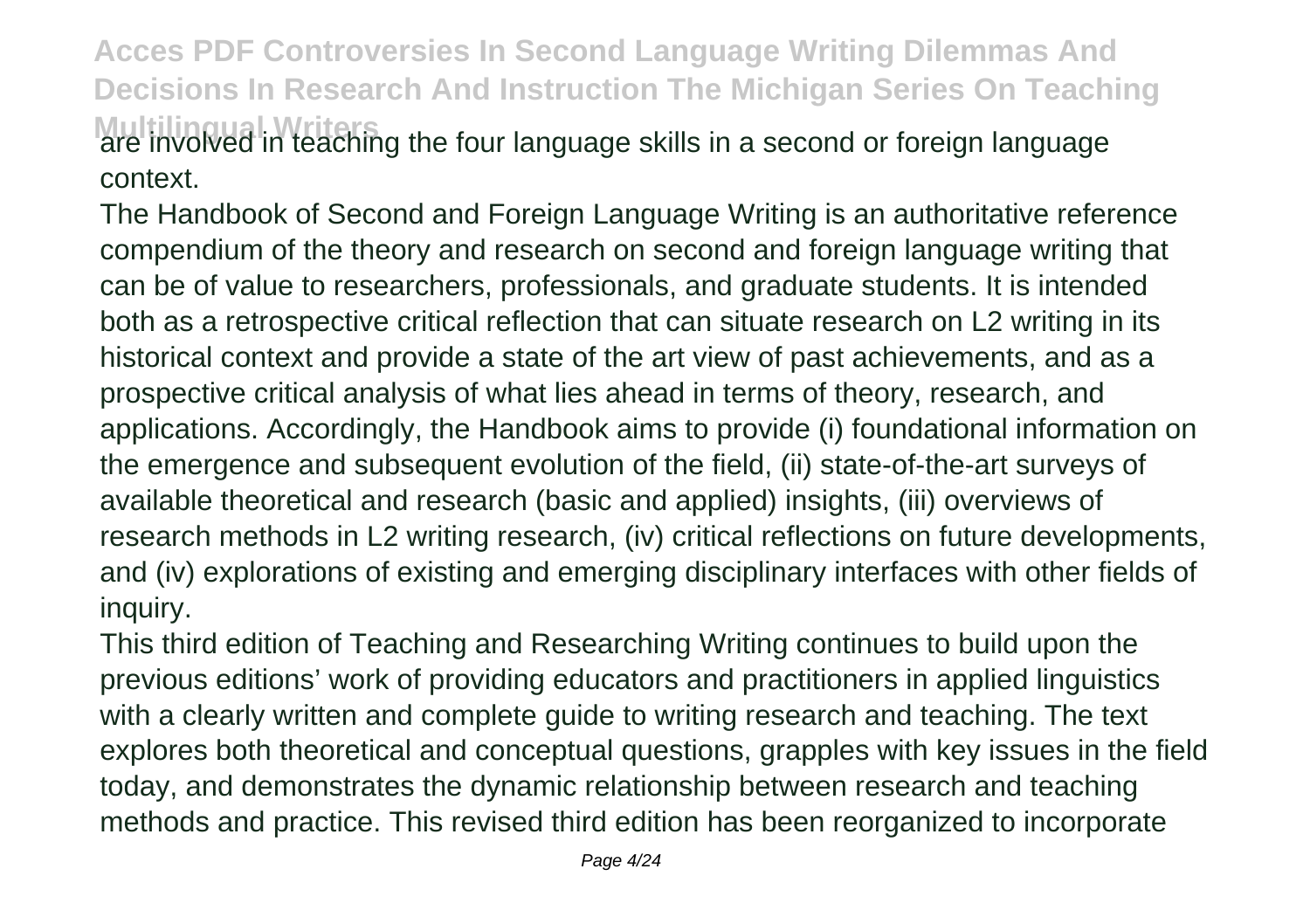**Multilingual Writers** new topics, including discussions of technology, identity, and error correction, as well as new chapters to address the innovative directions the field has taken since the previous edition's publication. Boxes throughout, including "Concepts" and "Quotes", help to both reinforce readers' understanding of the topics covered by highlighting key ideas and figures in the field, while the updated glossary and resource sections allow readers to further investigate areas of interest. This updated edition of Teaching and Researching Writing is the ideal resource for language teachers, practitioners, and researchers to better understand and apply writing research theories, methods, and practices.

This timely and accessible book offers engaging guidance to teachers of second language students on teaching creative writing in their classrooms. Creative writing is a tool that can inspire second language learners to write more, play with language, and enjoy and improve not only their writing, but also their speaking, listening, and reading skills. Addressing the expectations and perceptions of writing in another language, Thorpe demonstrates how to foster successful creative writing environments and teach and assess creative writing in a way that is tailored to the distinct needs of non-native speakers. Covering key topics such as cultural storytelling, voice, genre, and digital composition, assessment, and more, Thorpe shares successful creative writing instructional practices informed by current research in creative writing and second language education. Each chapter includes insights, advice, and student examples that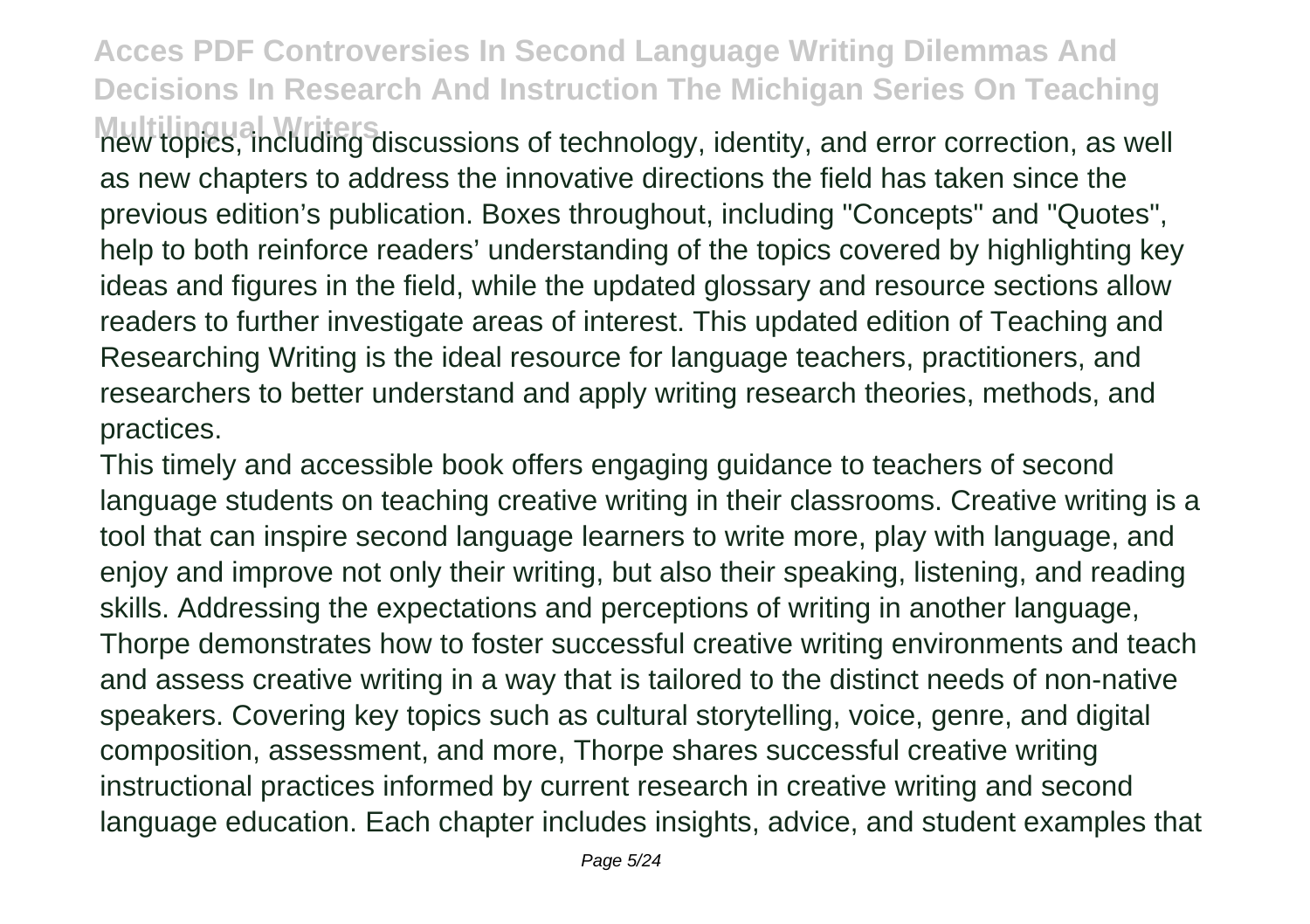**Multilingual Writers** can help new teachers take their first steps in more reflective second language creative writing classroom. An invaluable resource for instructors of non-native students and an ideal text for pre-service teachers in courses in TESOL, writing instruction, and applied linguistics, this book invites you to use creative writing not only as a successful method for teaching L2 writing, but also as a way to improve student motivation and output, for more effective language learning.

Reflecting the internationalization of the field of second language writing, this book focuses on political aspects and pedagogical issues of writing instruction and testing in a global context. High-stakes assessment impacts the lives of second language (L2) writers and their teachers around the world, be it the College English Test in China, Common Core-aligned assessments in the U.S., English proficiency tests in Poland, or the material conditions (such as access to technology, training, and other resources) affecting a classroom. With contributions from authors working in ten different countries in a variety of institutional contexts, the chapters examine the uses and abuses of various writing-related assessments, and the policies that determine their form and use. Representing a diverse range of contexts, methods, and disciplines, the authors jointly call for more equitable testing systems that consider the socioeconomic, psychometric, affective, institutional, and needs of all students who strive to gain access to education and employment opportunities related to English language proficiency. Offers an up-to-date analysis of issues related to providing, using and researching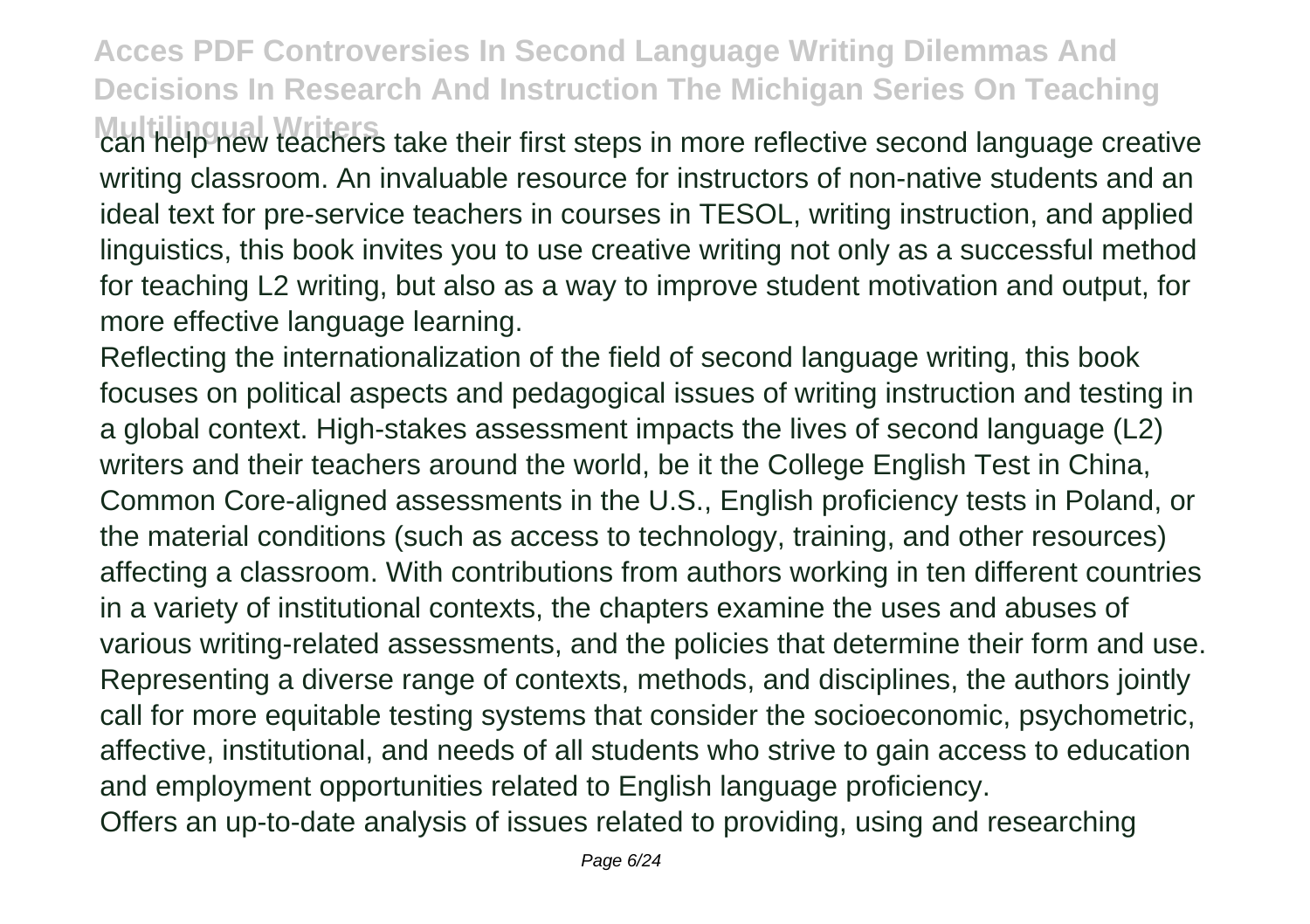**Acces PDF Controversies In Second Language Writing Dilemmas And Decisions In Research And Instruction The Michigan Series On Teaching** feedback, including new developments in technology.

DIVDemonstrating the benefits of an integrated teaching model /div Controversies in Second Language Writing is not a how-to book, but one that focuses on how teachers in L2 writing can be helped to make reasoned decisions by understanding some of the key issues and conflicting opinions about L2 writing research and pedagogy. This book will assist teachers in making informed decisions about teaching writing in the ESL classroom. To counteract some of the debates, Casanave explores the different sides of the arguments and provides examples of how other teachers have dealt with these issues. The book presents novice and seasoned teachers with thought-provoking issues and questions to consider when determining and reflecting on their own teaching strategies and criteria. Topics discussed include: contrastive rhetoric product vs. process fluency and accuracy assessment of student work audience plagiarism politics and ideology.

The book seeks to enlarge the theoretical scope, research agenda, and practices associated with TBLT in a two-way dynamic, by exploring how insights from writing might reconfigure our understanding of tasks and, in turn, how work associated with TBLT might benefit the learning and teaching of writing. In order to enrich the domain of task and to advance the educational interests of TBLT, it adopts both a psycholinguistic and a textual meaning-making orientation. Following an issues-oriented introductory chapter, Part I of the volume explores tenets, methods, and findings in task-oriented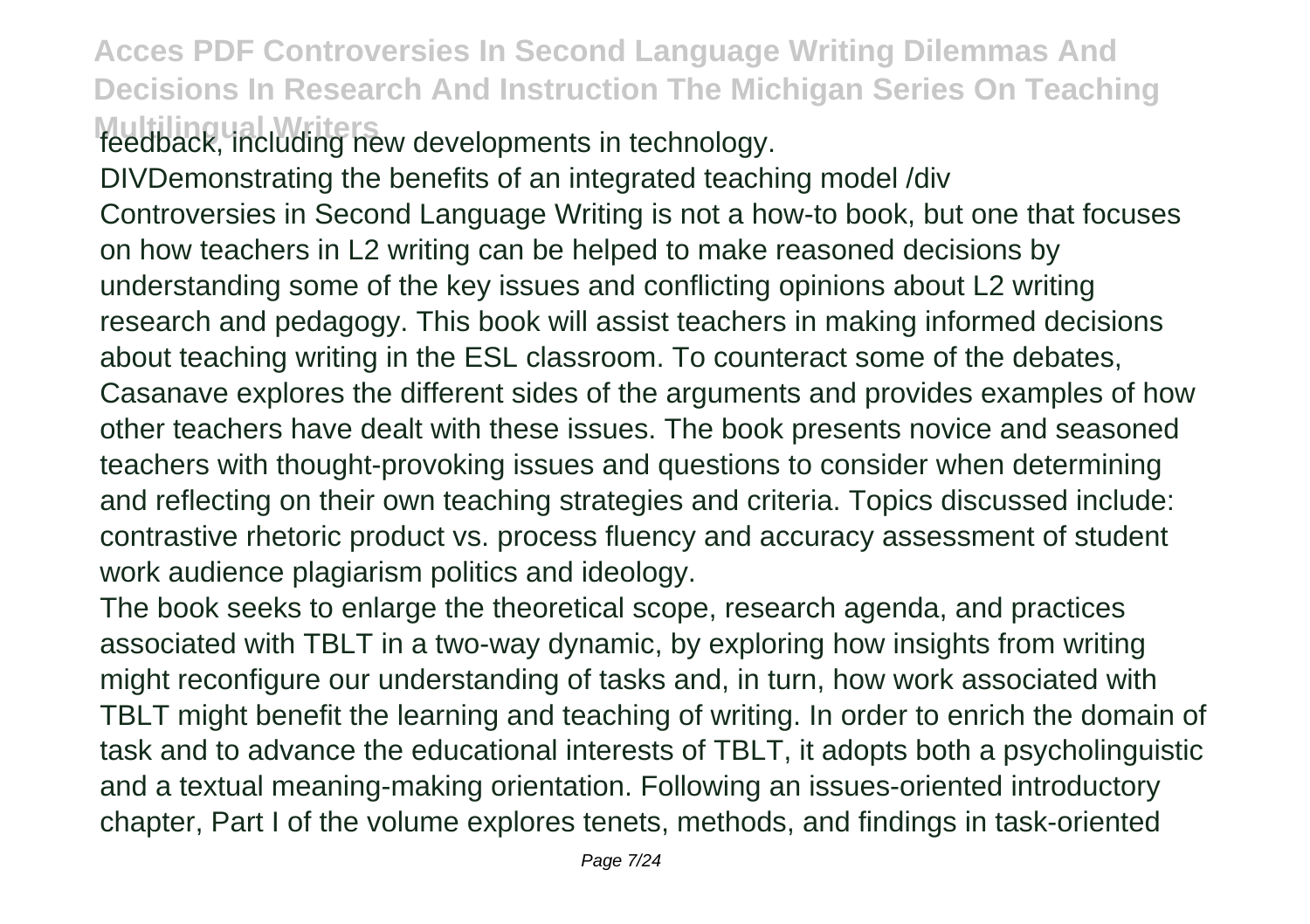**Multilingual Writers** the context of writing; the chapters in Part II present empirical findings on task-based writing by investigating how writing tasks are implemented, how writers differentially respond to tasks, and how tasks can contribute to language development. A coda chapter summarizes the volume's contribution and suggests directions for advancing TBLT constructs and research agendas.

Second language writers and the teaching of writing at the secondary level have received little attention compared with other skills such as reading. Addressing this gap, this volume uniquely looks at both adolescent L2 writing and the preparation of secondary teachers to work with this population of students. Part I, on adolescent L2 writers, includes case studies looking at their literacy identities, their trajectories in mainstream content area classes, and their transition from high school to college. Part II looks at academic issues. The focus in Part III is L2 writing teacher education. Taking a theoretically eclectic approach that can support a variety of pedagogies, this book contributes significantly to understanding adolescent second language writers and to educating teachers to address these students' specific needs.

This book brings together top scholars on different sides of the important scholarly debate between the translingual movement and the field of second language writing. Drawing on a wide range of perspectives, this volume examines the differences in theory and practice with the hope of promoting reconciliation between the two schools of thought. Chapters address the tensions in the relationship between translingualism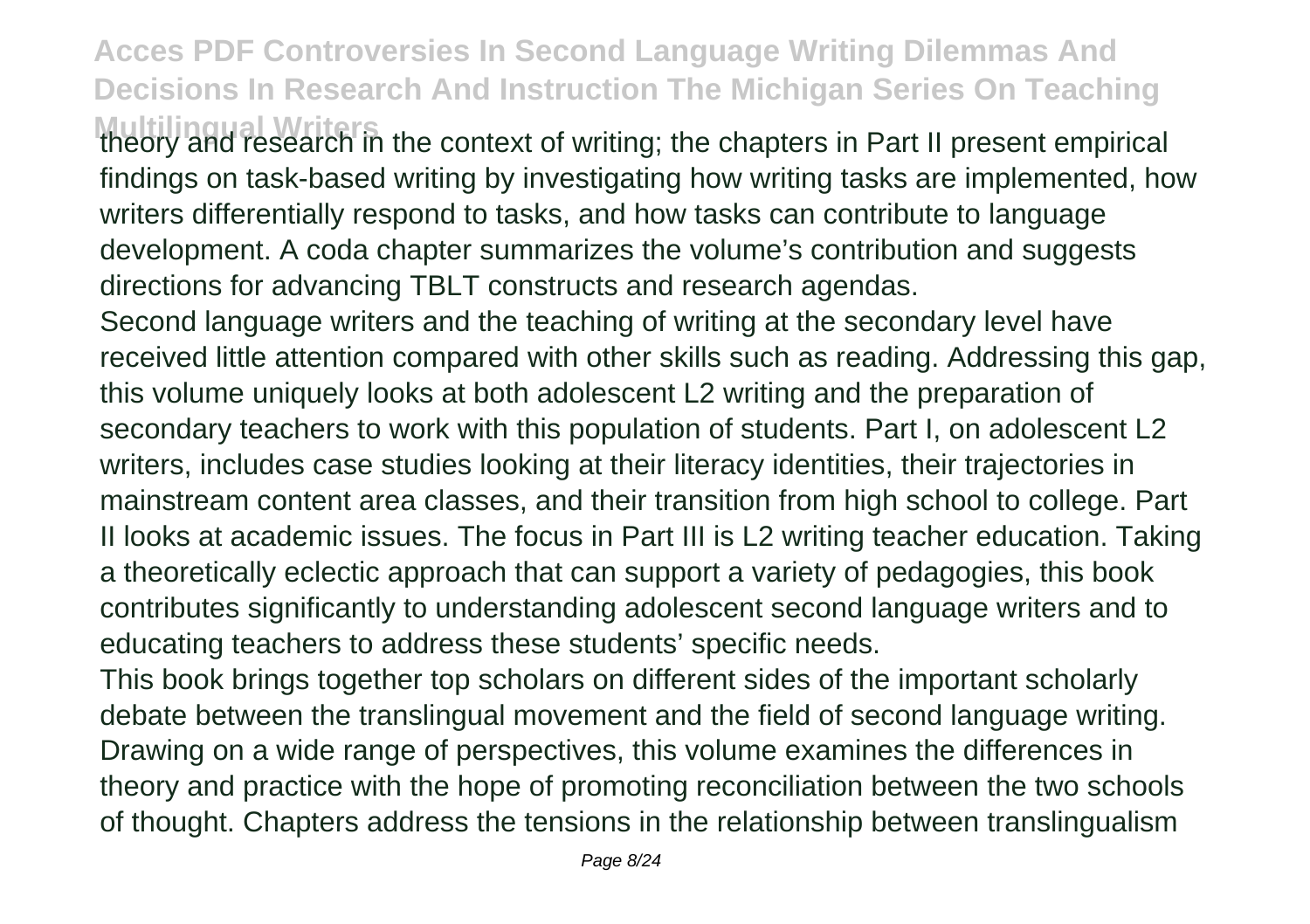**Multilingual Writers** and second language writing and explore programs, pedagogies, and research that highlight commonalities between the two camps. With contributions from leading scholars, this book comprehensively addresses the issues related to this contentious debate and offers ways to bring the two camps into conversation with one another in a way that promotes effective teaching practices. By providing a panoramic view of the current situation, the text is a timely and unique contribution to TESOL, applied linguistics, and composition studies.

Statistical and anecdotal evidence documents that even states with relatively little ethnic or cultural diversity are beginning to notice and ask questions about long-term resident immigrants in their classes. As shifts in student population become more widespread, there is an even greater need for second language specialists, composition specialists, program administrators, and developers in colleges and universities to understand and adapt to the needs of the changing student audience(s). This book is designed as an introduction to the topic of diverse second language student audiences in U.S. post-secondary education. It is appropriate for those interested in working with students in academic settings, especially those students who are transitioning from secondary to post-secondary education. It provides a coherent synthesis and summary not only of the scope and nature of the changes but of their practical implications for program administration, course design, and classroom instruction, particularly for writing courses. For pre-service teachers and those new(er)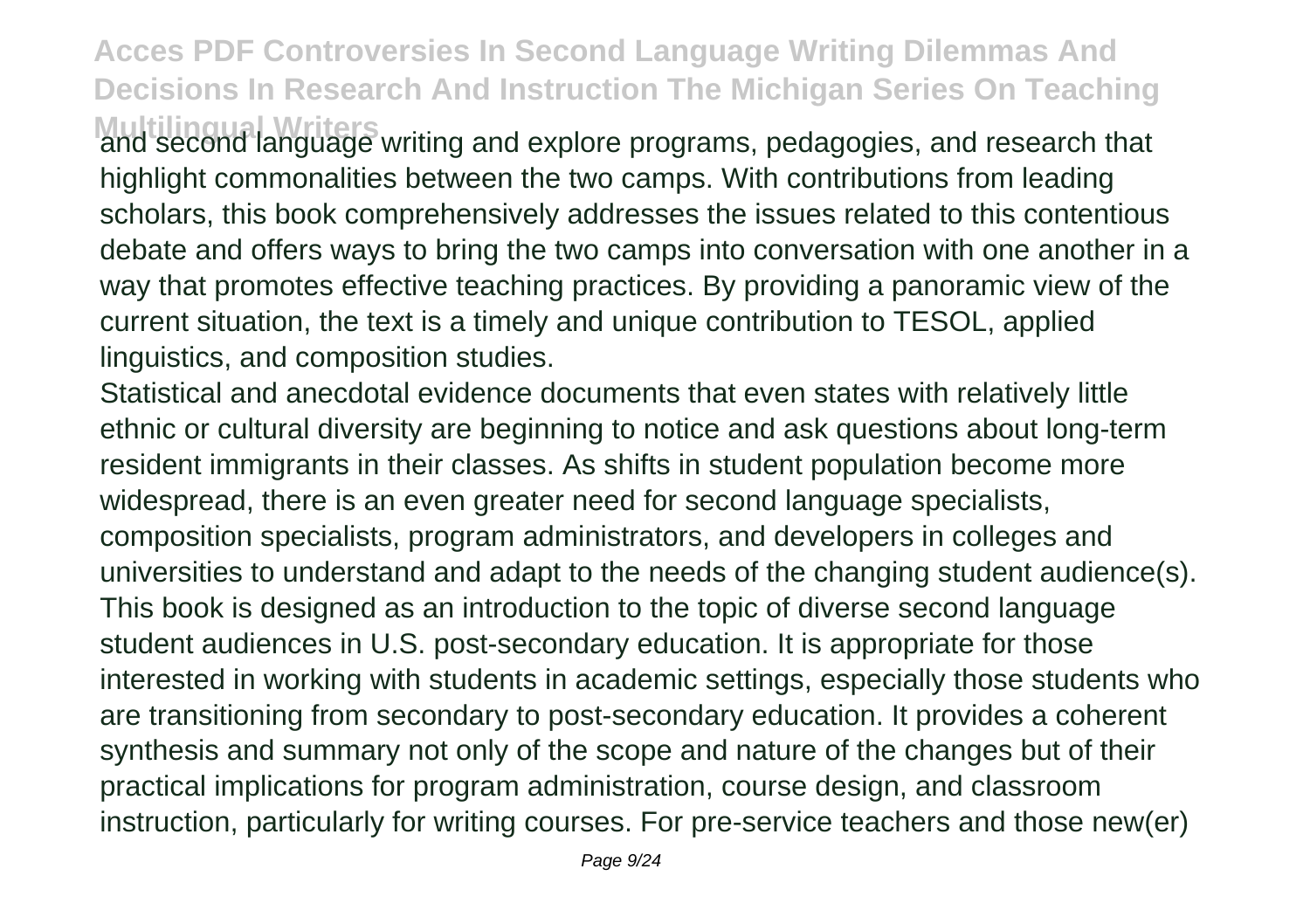**Multilingual Writers** to the field of working with L2 student writers, it offers an accessible and focused look at the "audience" issues with many practical suggestions. For teacher-educators and administrators, it offers a resource that can inform their own decision-making. Beginning with the destruction of Jerusalem and continuing through the persecutions of Christians in the Roman Empire, the apostasy of the Dark Ages, the shining light of the Reformation, and the worldwide religious awakening of the nineteenth century, this volume traces the conflict into the future, to the Second Coming of Jesus and the glories of the earth made new. In this concluding volume, the author powerfully points out the principles involved in the impending conflict and how each person can stand firmly for God and His truth.

Based on the assumptions that students expect feedback and want to improve, and that improvement is possible, this book introduces a framework that applies the theory of self-regulated learning to guide second language writing teachers' response to learners at all stages of the writing process. This approach provides teachers with principles and activities for helping students to take more responsibility for their own learning. By using self-regulated learning strategies, students can increase their independence from the teacher, improve their writing skills, and continue to make progress once the course ends, with or without teacher guidance. The book focuses on the six dimensions of selfregulated learning —motive, methods of learning, time, physical environment, social environment, and performance. Each chapter offers practical activities and suggestions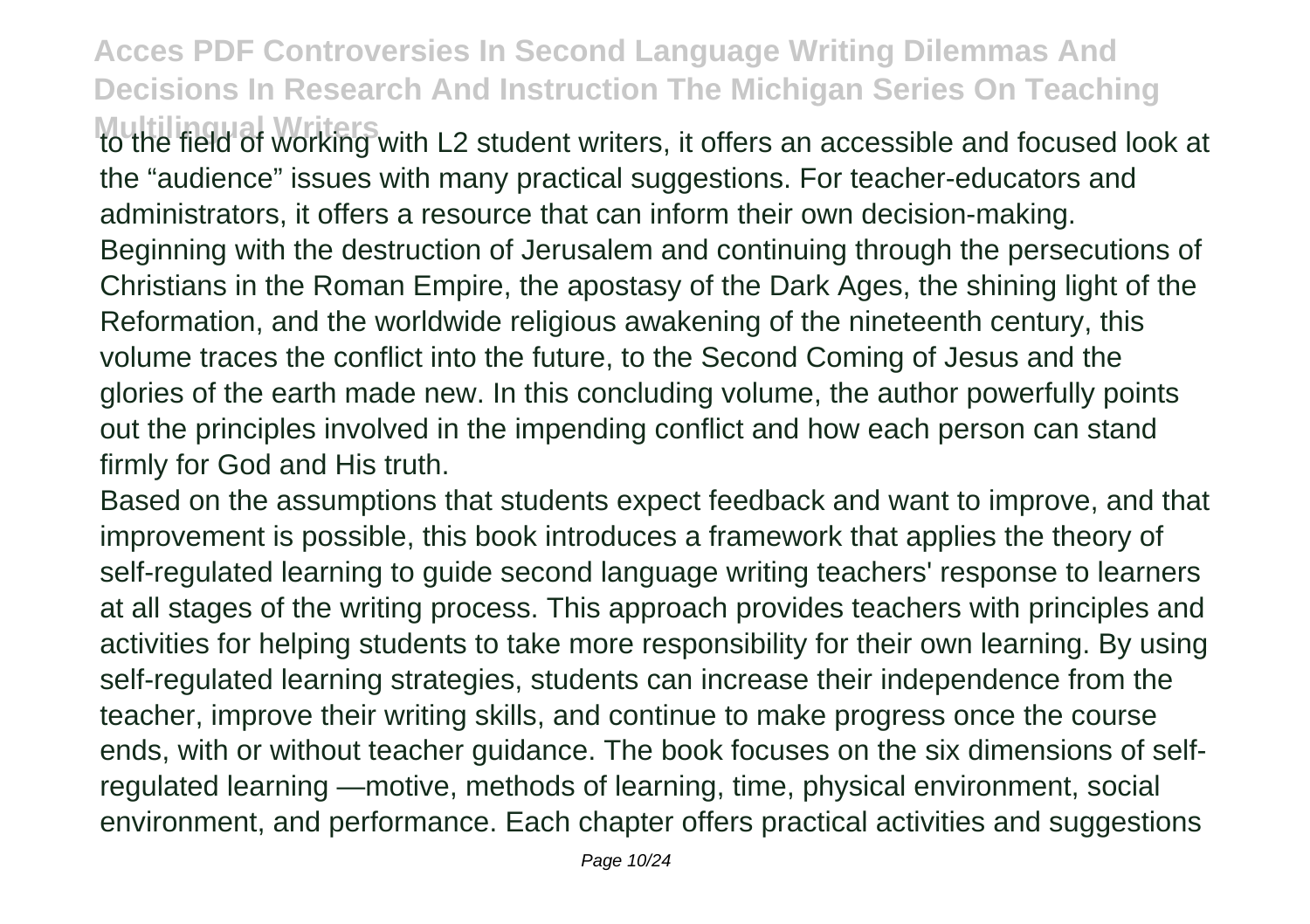**Acces PDF Controversies In Second Language Writing Dilemmas And Decisions In Research And Instruction The Michigan Series On Teaching Multilingual Writers** for implementing the principles and guidelines, including tools and materials that teachers can immediately use.

Since the publication of the first edition in 2002, there have been two major developments in L2 writing and peer response teaching and research. The first is the increased interest in CALL and computer-mediated communication (CMC) for L2 pedagogy; the second is the accessibility and viability of research on L2 peer response from all over the world. Both developments are thoroughly addressed in this new edition. Now that classes are as likely to be online as held in physical classrooms and now that a new generation of digital natives can routinely read and respond to what others write via laptops, tablets, and phones, peer response as pedagogical practice is not just more easily implemented, but it is more likely to feel natural to L2 learners. The Second Edition is a highly accessible guide to how the world is using peer response and serves as a motivator and facilitator for those who want to try it for the first time or want to increase the effectiveness of the activities—whether via CMC or not. The volume includes 11 forms useful in training students to provide good peer feedback, including a final checklist to ensure teachers have taken all the necessary steps to achieve a successful peer feedback activity.

This theory-to-practice text presents pedagogical approaches to teaching L2 composition in the framework of current theoretical perspectives on L2 writing processes, practices, and writers and provides an array of hands-on, practical examples, materials, and tasks. This book focuses on the concept of learner writer identity in the context of foreign language writing. The author demonstrates that the process of writing in a foreign language is much more complex and personal than many writing instructors may assume. The book's theoretical<br>
<sub>Page 11/24</sub>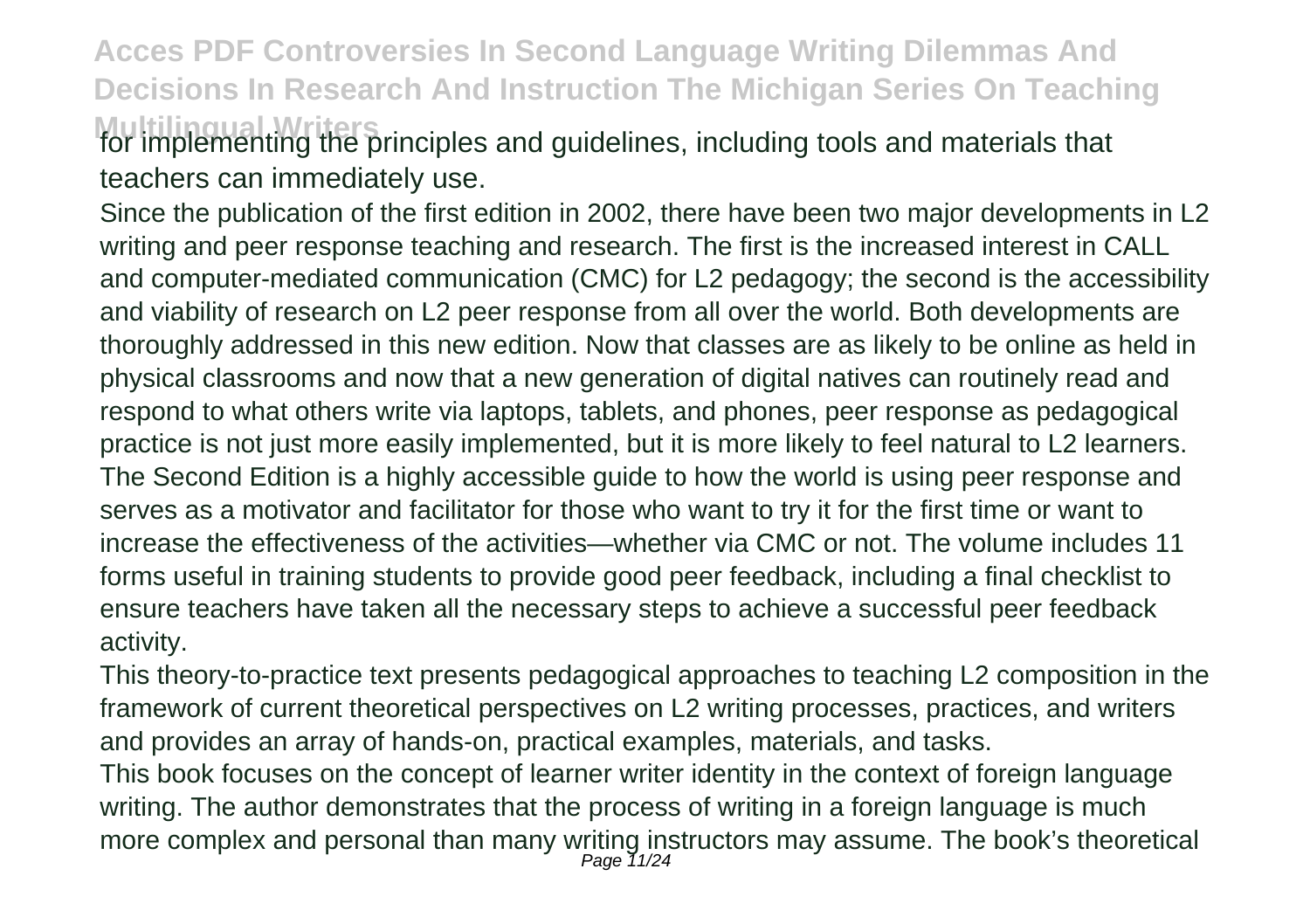**Multilingual Writers** chapters address such concepts as bilingualism, the process of L2 writing, and identity in L2 writing. The book's empirical section discusses the students' views on writing in L1 and in L2. the students' writing processes in both languages, and the students' identities in L1 and L2 writing. It is shown that writing in L2 poses problems of a linguistic nature; however, for the advanced EFL learners writing in L2 also creates opportunities they would never have when composing in their mother tongue.

'I applaud the authors for this sizeable undertaking, as well as the care exercised in selecting and sequencing topics and subtopics. A major strength and salient feature of this volume is its range: It will serve as a key reference tool for researchers working in L2 composition and in allied fields.' – John Hedgcock, Monterey Institute for International Studies Synthesizing twentyfive years of the most significant and influential findings of published research on second language writing in English, this volume promotes understanding and provides access to research developments in the field. Overall, it distinguishes the major contexts of English L2 learning in North America, synthesizes the research themes, issues, and findings that span these contexts, and interprets the methodological progression and substantive findings of this body of knowledge. Of particular interest is the extensive bibliography, which makes this volume an essential reference tool for libraries and serious writing professionals, both researchers and practitioners, both L1 and L2. This book is designed to allow researchers to become familiar with the most important research on this topic, to promote understanding of pedagogical needs of L2 writing students, and to introduce graduate students to L2 writing research findings.

Second language students not only need strategies for drafting and revising to write effectively, Page 12/24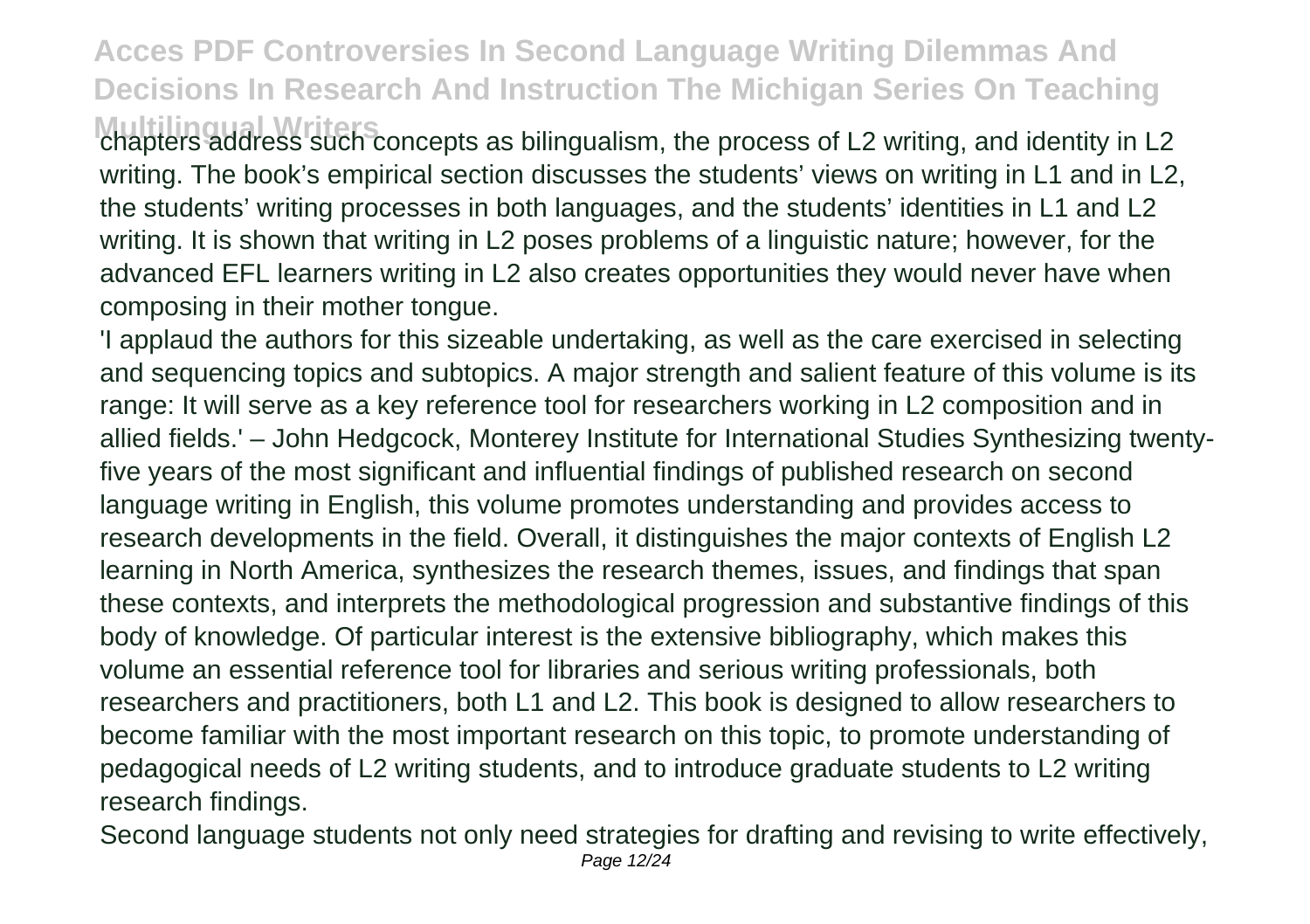**Multilingual Writers** but also a clear understanding of genre so that they can appropriately structure their writing for various contexts. Over that last decade, increasing attention has been paid to the notion of genre and its central place in language teaching and learning. Genre and Second Language Writing enters into this important debate, providing an accessible introduction to current theory and research in the area of written genres-and applying these understandings to the practical concerns of today's EFL/ESL classroom. Each chapter includes discussion and review questions and small-scale practical research activities. Like the other texts in the popular Michigan Series on Teaching Multilingual Writers, this book will interest ESL teachers in training, teacher educators, current ESL instructors, and researchers and scholars in the area of ESL writing.

Treatment of Error offers a realistic, well-reasoned account of what teachers of multilingual writers need to know about error and how to put what they know to use. As in the first edition, Ferris again persuasively addresses the fundamental error treatment questions that plague novice and expert writing specialists alike: What types of errors should teachers respond to? When should we respond to them? What are the most efficacious ways of responding to them? And ultimately, what role should error treatment play in the teaching of the process of writing? The second edition improves upon the first by exploring changes in the field since 2002, such as the growing diversity in what is called "L2 writers," the blurring boundaries between "native" and "non-native" speakers of English, the influence of genre studies and corpus linguistics on the teaching of writing, and the need the move beyond "error" to "second language development" in terms of approaching students and their texts. It also explores what teacher preparation programs need to do to train teachers to treat student error. The second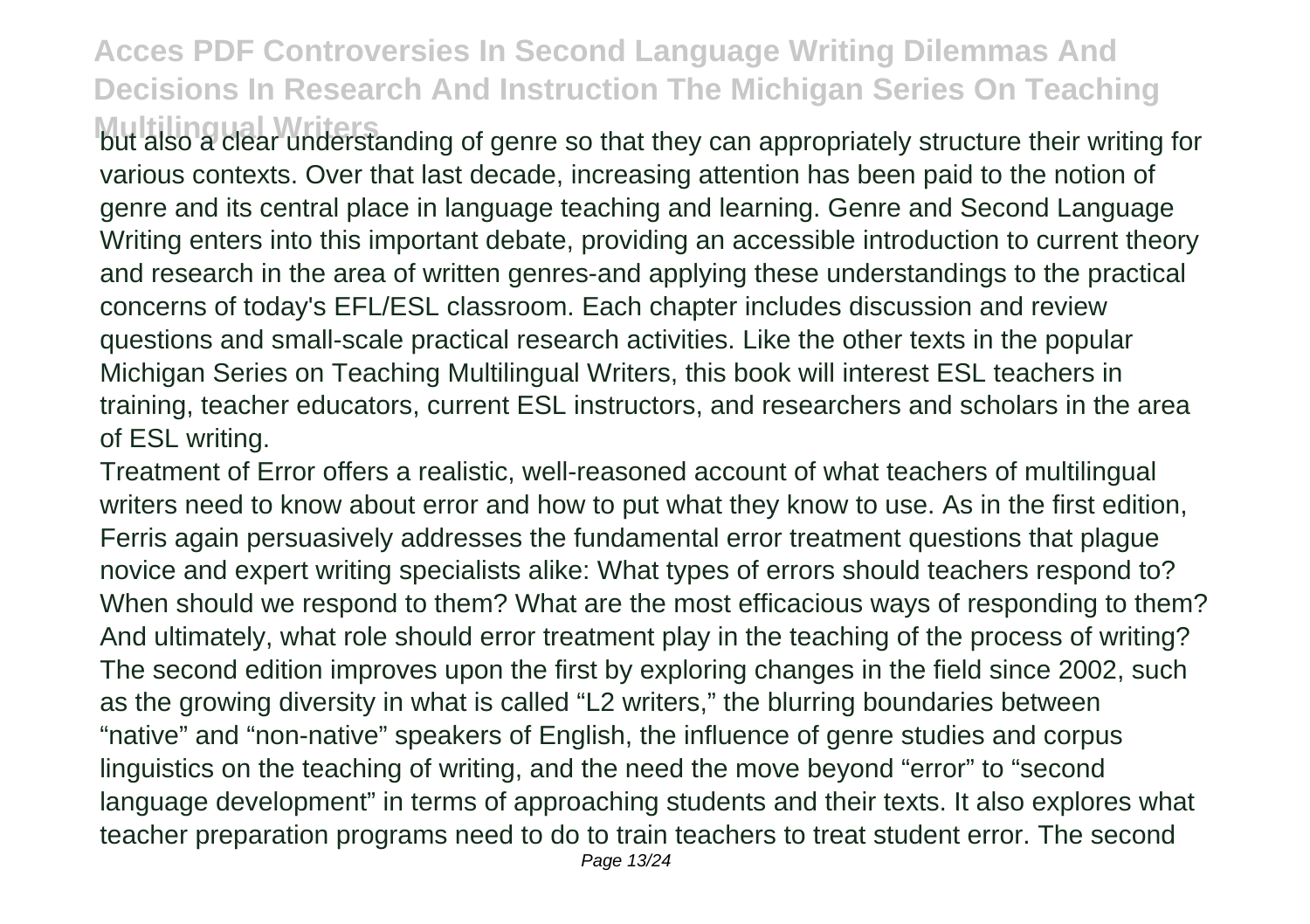**Multilingual Writers** and updating of the literature in all chapters \* a new chapter on academic language development \* a postscript on how to integrate error treatment/language development suggestions in Chapters 4-6 into a writing class syllabus \* the addition of discussion/analysis questions at the end of each chapter, plus suggested readings, to make the book more useful in pedagogy or teacher development workshops

This book represents the most comprehensive account to date of foreign language (FL) writing. Its basic aim is to reflect critically on where the field is now and where it needs need to go next in the exploration of FL writing at the levels of theory, research, and pedagogy, hence the two parts of the book: 'Looking back' and 'Looking ahead'. The chapters in Part I offer accounts of both the inquiry process followed and the main insights gained in various long-term research programs. The chapters in Part 2 contribute a retrospective analysis of the available empirical research and of professional experiences in an attempt to move forward. The book invites the reader to step back and rethink seemingly well established knowledge about L2 writing in light of what is known about writing in FL contexts.

Assessment in the Second Language Writing Classroom is a teacher and prospective teacherfriendly book, uncomplicated by the language of statistics. The book is for those who teach and assess second language writing in several different contexts: the IEP, the developmental writing classroom, and the sheltered composition classroom. In addition, teachers who experience a mixed population or teach cross-cultural composition will find the book a valuable resource. Other books have thoroughly covered the theoretical aspects of writing assessment, but none have focused as heavily as this book does on pragmatic classroom aspects of writing assessment. Further, no book to date has included an in-depth examination of the machine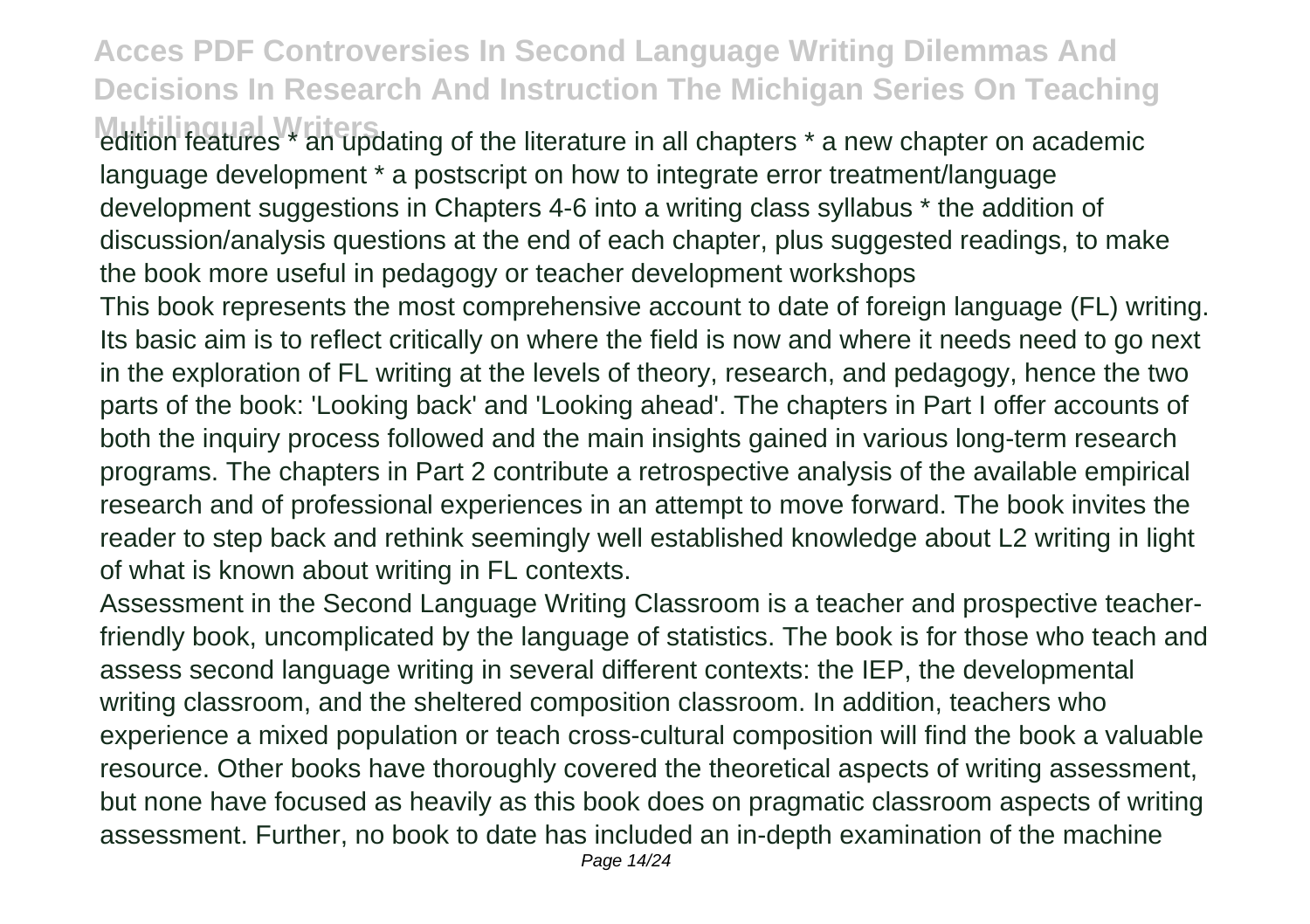**Multiplie Writers in the its effects on second language writers. Crusan not only makes a** compelling case for becoming knowledgeable about L2 writing assessment but offers the means to do so. Her highly accessible, thought-provoking presentation of the conceptual and practical dimensions of writing assessment, both for the classroom and on a larger scale, promises to engage readers who have previously found the technical detail of other works on assessment off-putting, as well as those who have had no previous exposure to the study of assessment at all.

Editors and contributors pursue the ambitious goal of including within WAC theory, research, and practice the differing perspectives, educational experiences, and voices of second-language writers. The chapters within this collection not only report new research but also share a wealth of pedagogical, curricular, and programmatic practices relevant to second-language writers. Representing a range of institutional perspectives—including those of students and faculty at public universities, community colleges, liberal arts colleges, and English-language schools—and a diverse set of geographical and cultural contexts, the editors and contributors report on work taking place in the United States, Asia, Europe, and the Middle East.

Teaching English as a Foreign or Second Language, Second Edition, is designed for those new to ESL/EFL teaching and for self-motivated teachers who seek to maximize their potential and enhance the learning of their students. This guide Page 15/24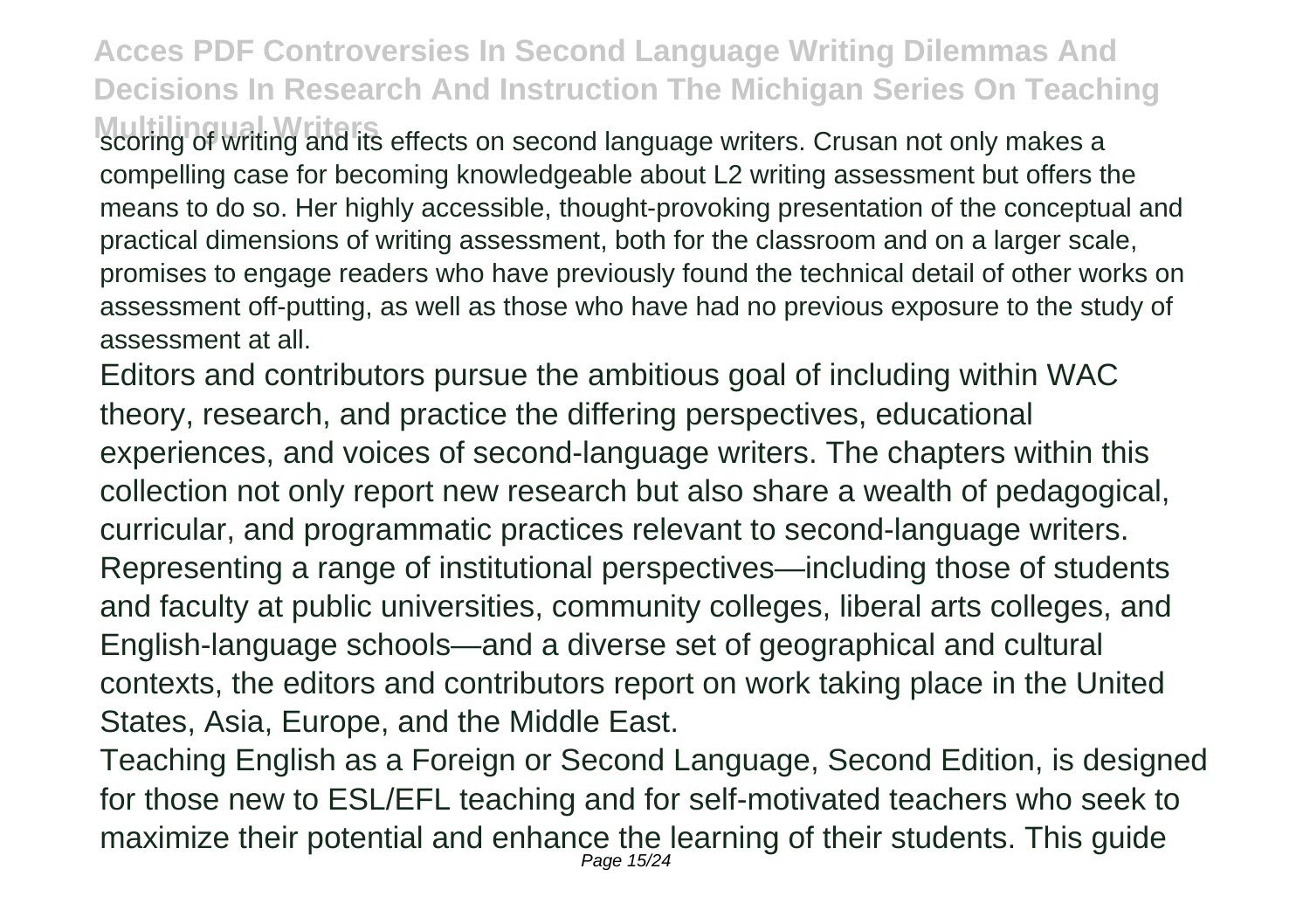**Multilingual Writers** provides basic information that ESL/EFL teachers should know before they start teaching and many ideas on how to guide students in the skills of listening, speaking, reading, and writing. It stresses the multifaceted nature of teaching the English language to non-native speakers and is based on the real experiences of teachers. The second edition of Teaching English as a Foreign or Second Language includes a wider range of examples to coincide with a variety of teaching contexts-from K-12 schools, to university intensive language programs and refugee programs. It is also updated with discussions of technology throughout, and it considers ways in which technology can be used in teaching language skills. Sources for further study are included in each chapter and in the appendixes.

Educators continue to strive for advanced teaching methods to bridge the gap between native and non-native English speaking students. Lessons on written forms of communication continue to be a challenge recognized by educators who wish to improve student comprehension and overall ability to write clearly and expressively. Methodologies for Effective Writing Instruction in EFL and ESL Classrooms brings together research and practices for successful written communication teaching among students of diverse linguistic backgrounds. With technological advancements and resources, educators are able to implement Page 16/24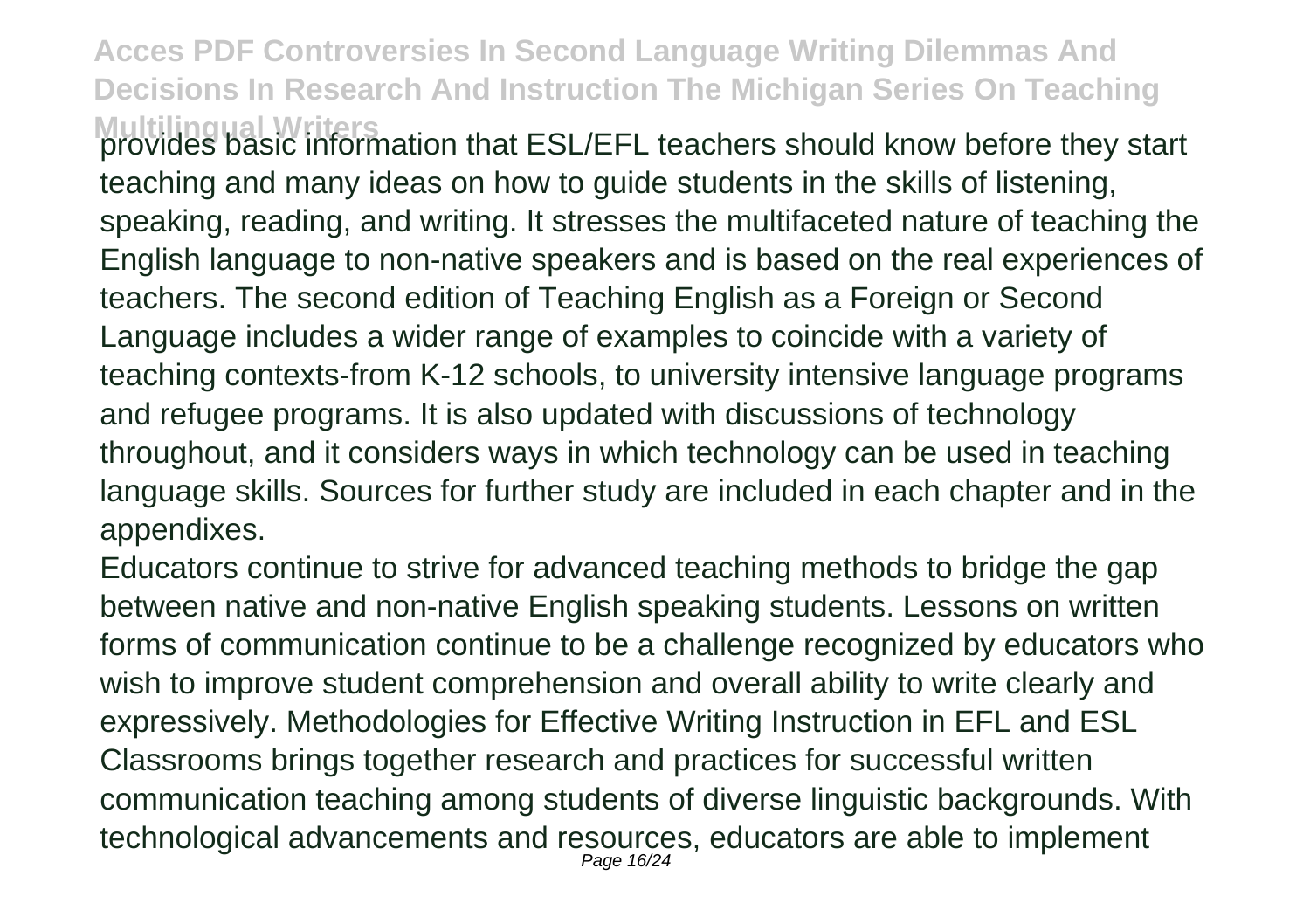**Multilingual Writers** new tools into their lesson plans for the benefit of their students. This publication is an essential reference source for professionals, educators, and researchers interested in techniques and practices for written communication in English language teaching geared towards non-native English speaking students. Understanding, Evaluating, and Conducting Second Language Writing Research speaks to the rapidly growing area of second language writing by providing a uniquely balanced approach to L2 writing research. While other books favor either a qualitative or quantitative approach to second language acquisition (SLA) research, this text is comprehensive in scope and does not privilege one approach over the other, illuminating the strengths of each and the ways in which they might complement each other. It also provides equal weight to the cognitive and socio-cultural approaches to SLA. Containing an array of focal studies and suggestions for further reading, this text is the ideal resource for students beginning to conduct L2 writing research as well as for more experienced researchers who wish to expand their approach to conducting research. What general principles should inform a socioculturally sensitive pedagogy for teaching English as an International Language and what practices would be consistent with these principles? This text explores the pedagogical implications of the continuing spread of English and its role as an international language, Page 17/24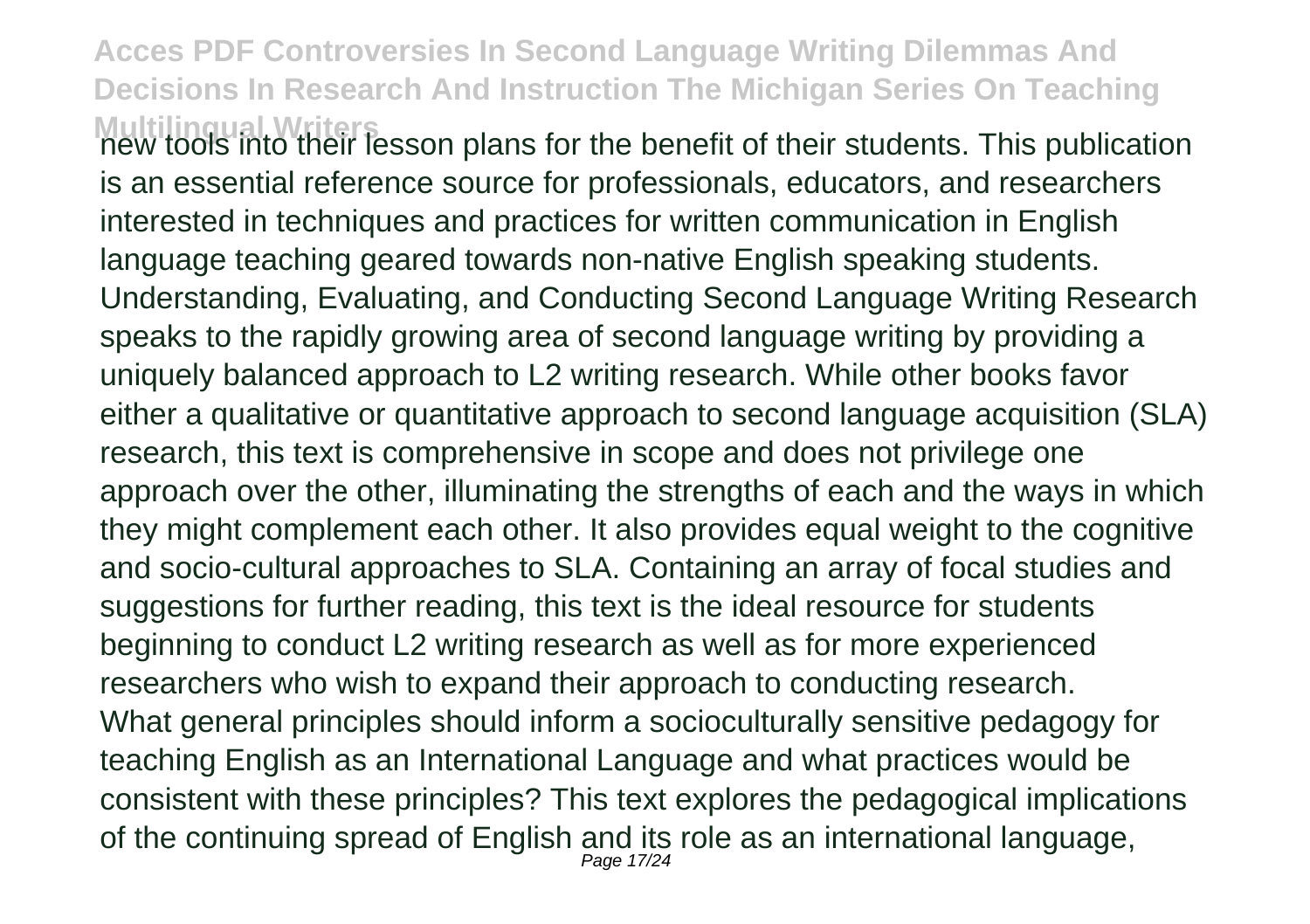**Multilingual Writers** highlighting the importance of socially sensitive pedagogy in contexts outside inner circle English-speaking countries. It provides comprehensive coverage of topics traditionally included in second language methodology courses (such as the teaching of oral skills and grammar), as well as newer fields (such as corpora in language teaching and multimodality); features balanced treatment of theory and practice; and encourages teachers to apply the pedagogical practices to their own classrooms and to reflect on the effects of such practices. Designed for preservice and in-service teachers of English around the world, Principles and Practices for Teaching English as an International Language fills a critical need in the field.

Controversies in Second Language WritingDilemmas and Decisions in Research and InstructionUniversity of Michigan Press ELT

Journal writing is not new--journals have been around for centuries. More recently, journals have been viewed as a means of scaffolding reflective teaching and encouraging reflectivity in research processes. As a result, some educators may ask, "What more do we need to know?" Those likely to raise this question are probably not thinking of the explosive growth of reflective writing enabled by social networking on the Web, the blogs and other interactive e-vehicles for reflection on experiences in our literate, "real," and virtual lives This revisiting of Page 18/24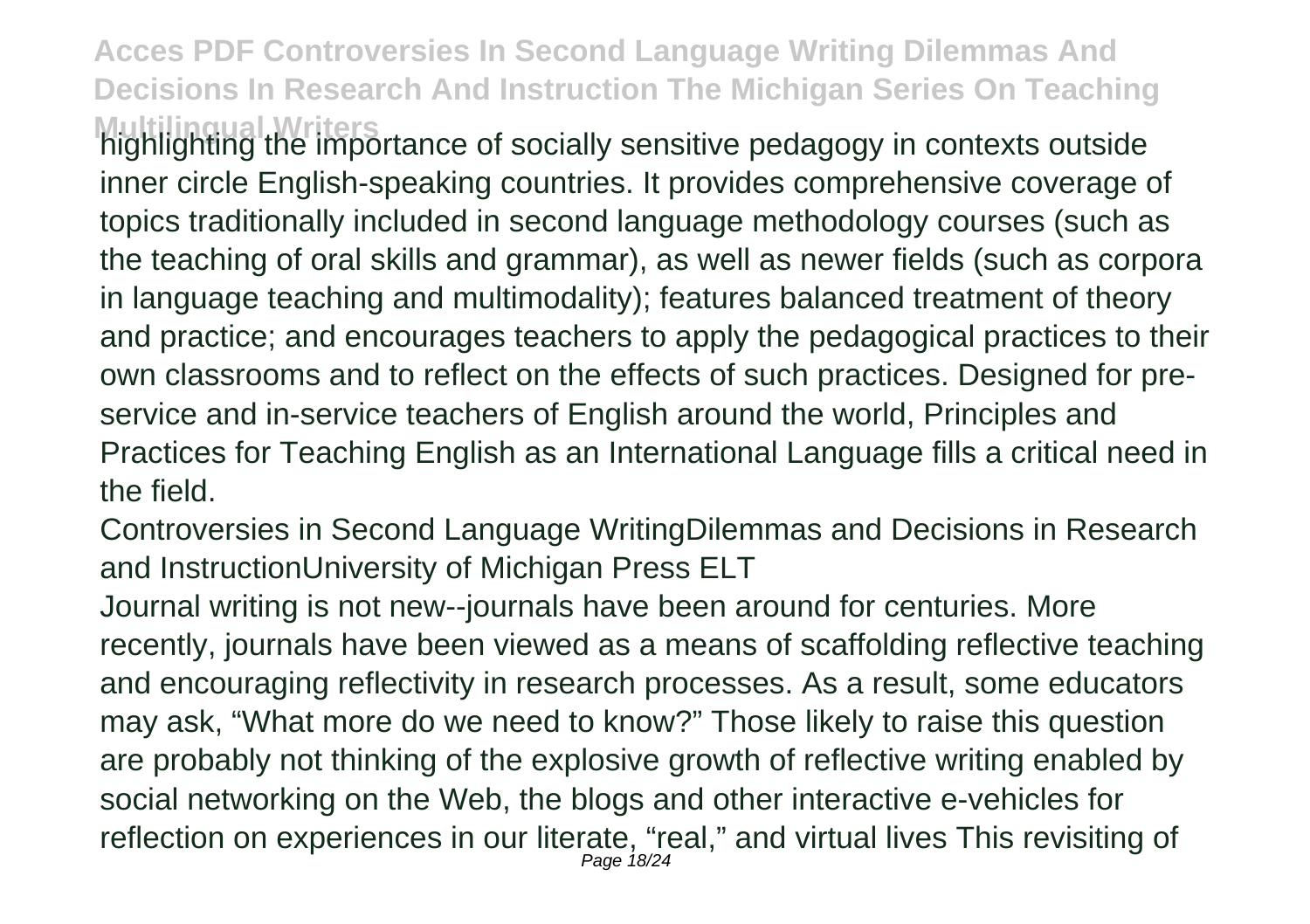**Multilingual Writers**<br>journal writing from a 21st century perspective, informed by relevant earlier literature, is what Christine Pearson Casanave guides readers through in this first book-length treatment of the use of journal writing in the contexts of language learning, pre and in-service teaching, and research. Casanave has put together existing ideas that haven't been put together before and has done it not as an edited collection, but as a single-authored book. She has done it in a way that will be especially accessible to teachers in language teacher education programs and to practicing teachers and researchers of writing in both second and foreign language settings, and in a way that will inspire all of us to think about, not just do, journal writing. Those who have never attempted to use journals in their classes and own lives, as well as others who have used it with mixed results, will probably be tempted to try it in at least some of the venues Casanave provides guidance for. Those already committed to journal writing will very likely find in this book new reasons for expanding and enhancing their use of journals. This book captures the diversity and richness of writing as it relates to different forms of abilities, skills, competencies, and expertise. Psychologists, educators, researchers, and practitioners in neighboring areas are interested in exploring how writing develops and in what manner this development can be fostered, but they lack a handy, unified, and comprehensive source of information to satisfy Page 19/24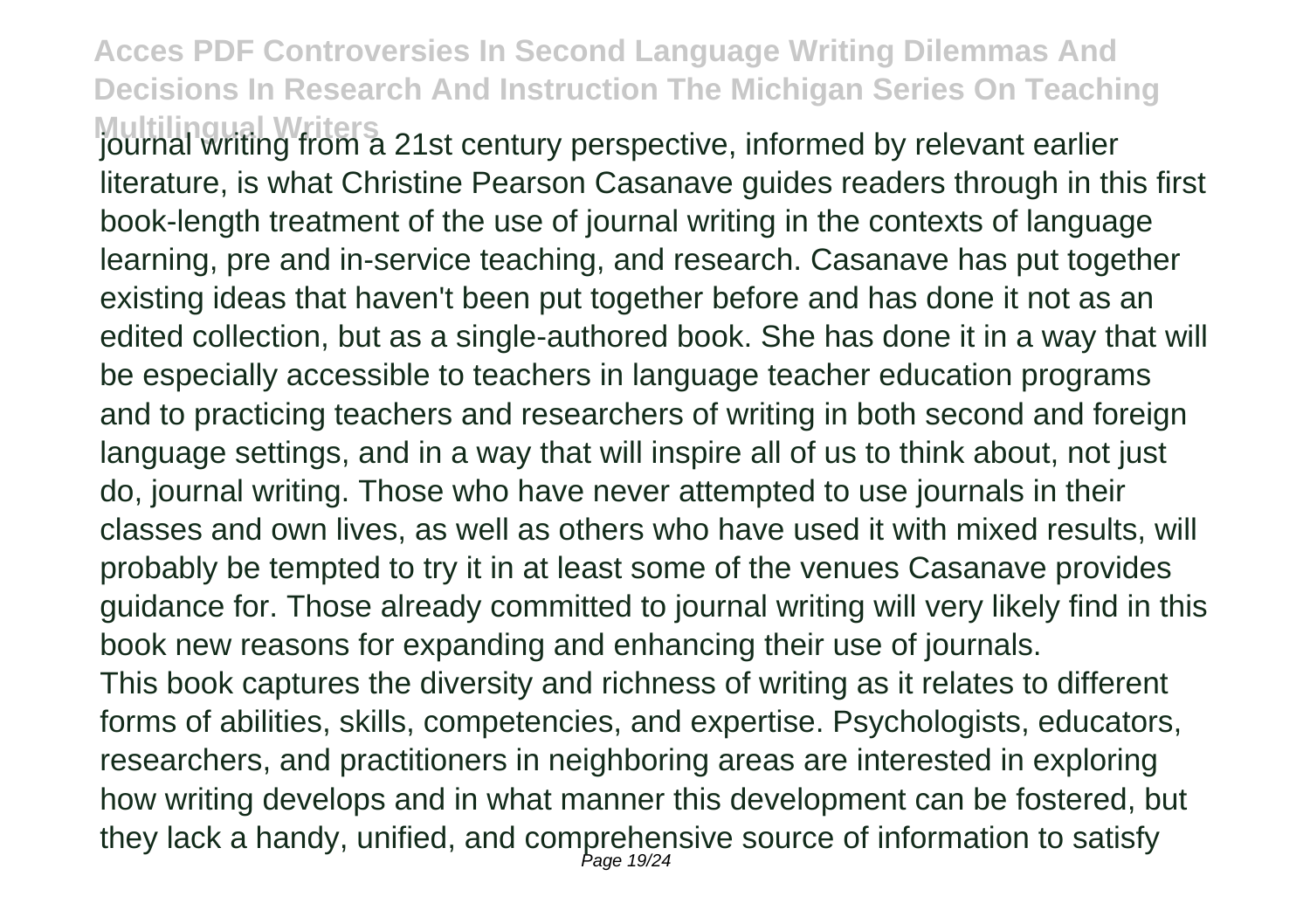**Acces PDF Controversies In Second Language Writing Dilemmas And Decisions In Research And Instruction The Michigan Series On Teaching Multilingual Writers**<br>their interest. The goal of this book is to fill this void by reflecting on the

phenomenon of writing from a developmental perspective. It contains an integrated set of chapters devoted to issues of writing: how writing develops, how it is and should be taught and how writing paths of development differ across writing genres. Specifically, the book addresses typologies of writing; pathways of the development of writing skills; stages of the development of writing; individual differences in the acquisition of writing skills; writing ability and disability; teaching writing; and the development and demonstration of expertise in writing. Provides an accessible, comprehensive and practical introduction to current theory and

research in second language writing and their classroom applications.

Writing development is currently the focus of substantial international debate because it is the aspect of literacy education that has been least responsive to central government and state reforms. Teaching approaches in writing have been slower to change than those in teaching reading and pupil attainment in writing has increased at a much more modest rate than pupil attainment in reading. This handbook critically examines research and theoretical issues that impact on writing development from the early years through to adulthood. It provides those researching or teaching literacy with one of the most academically authoritative and comprehensive works in the field. With expert contributors from across the world, the book represents a detailed and valuable overview of a complex area of study.

The Think-Aloud Controversy in Second Language Research aims to answer key questions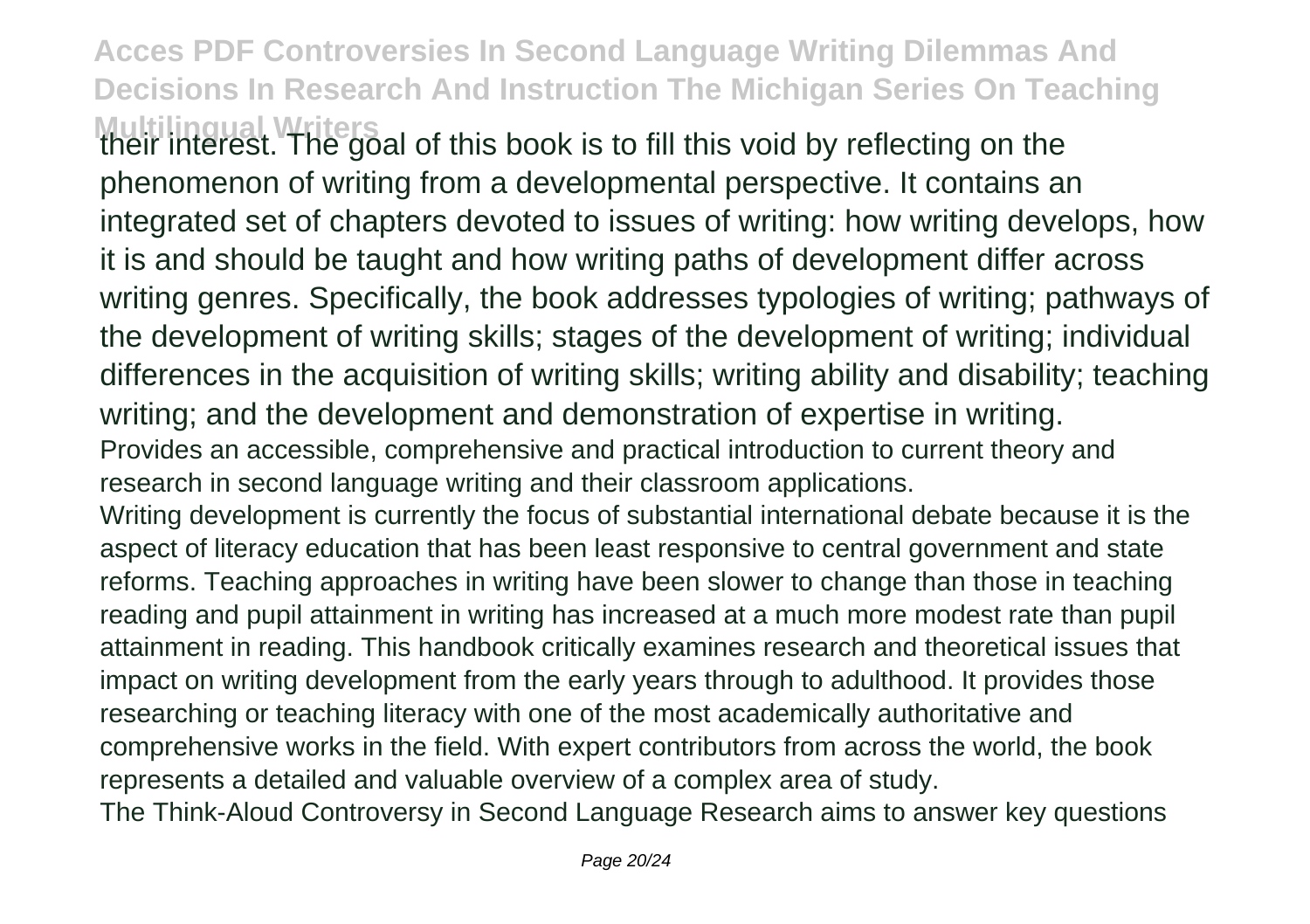**Multilingual Writers** about the validity and uses of think-alouds, verbal reports completed by research participants while they perform a task. It offers an overview of how think-alouds have been used in language research and presents a quantitative meta-analysis of findings from studies involving verbal tasks and think-alouds. The book begins by presenting the theoretical background and empirical research that has examined the reactivity of think-alouds, then offers guidance regarding the practical issues of data collection and analysis, and concludes with implications for the use of think-alouds in language research. With its focus on a much-discussed and somewhat controversial data elicitation method in language research, this timely work is relevant to students and researchers from all theoretical perspectives who collect first or second language data. It serves as a valuable guide for any language researcher who is considering using think-alouds.

This module explores the purposes of and methods for teaching second language writing. Engaging and accessible, Teaching Second Language Writing is organized into three sections that mainly focus on activities, approaches and real-life writing tasks and genres that are the most applicable and useful for the language teaching classroom. -- The Routledge E-Book Modules on Contemporary Language Teaching introduce students to the major areas of second language instruction through jargon-free style and explain concepts as they are introduced thus facilitating comprehension for those with little or no background. The series consists of independent modules that can stand alone or be combined at the discretion of the reader or instructor. The modules can also be used as supplements to existing materials for maximum flexibility. Modules in this series include: Language (Bill VanPatten) Communication and Skill (Bill VanPatten) Second Language Acquisition: The Basics (Gregory D. Keating) Page 21/24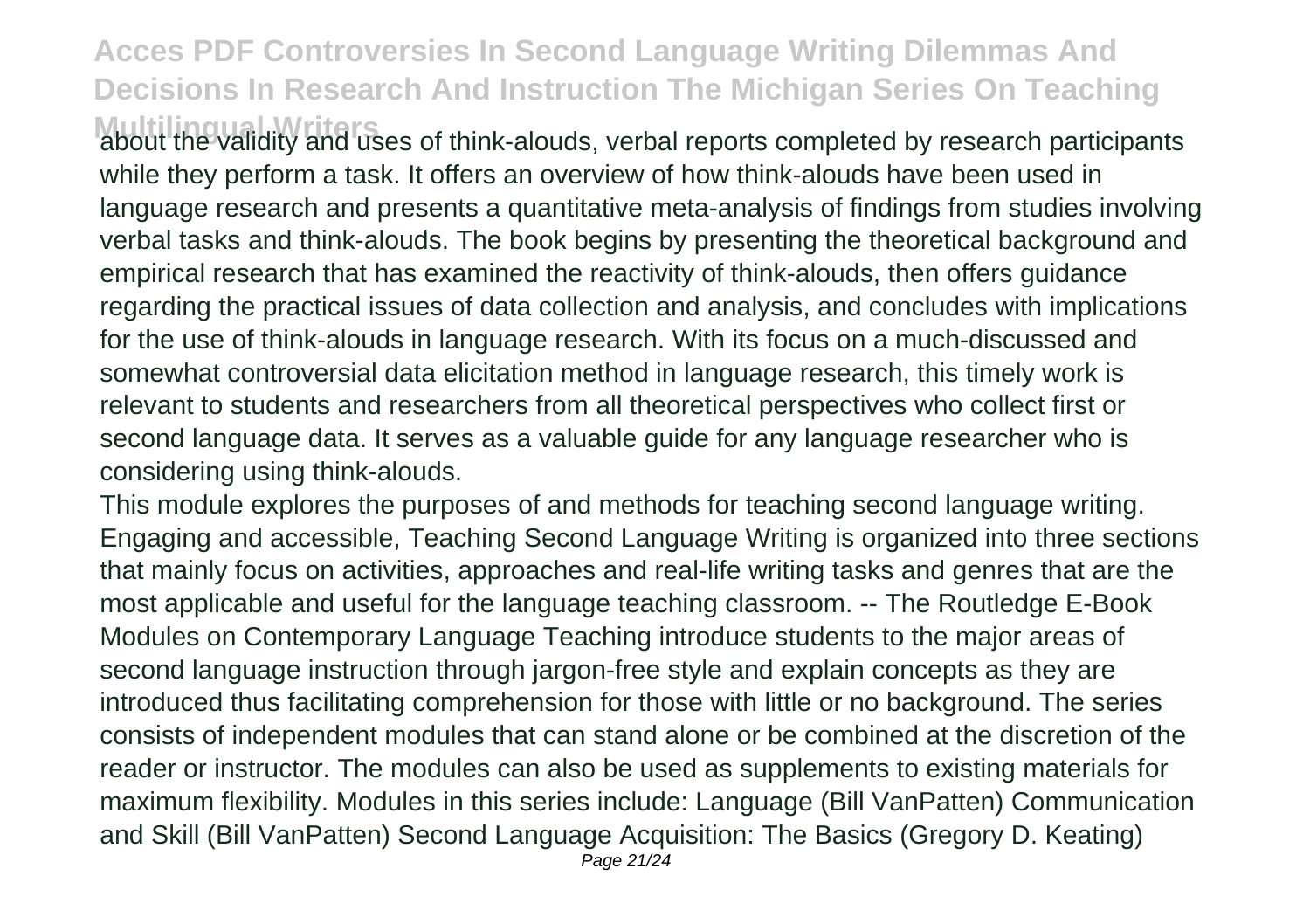**Multilingual Writers** Focusing on Form in Language Instruction (Wynne Wong and Daphnée Simard) Vocabulary in Language Teaching (Joe Barcroft) Interactive Tasks (Michael J. Leeser and Justin P. White) Technology in Language Learning: An Overview (Bryan Smith) Teaching Second Language Writing (Charlene Polio) Readers have the option to select and download electronically the 40-50 page modules for individual use, or to purchase multiple modules at once. With each module written by an expert in that respective field, with self-quizzes, reflection boxes, recommended readings, and discussion questions, these modules serve as the ideal text for introductory courses in Second Language Instruction. To purchase these modules and view module summaries, please visit the series companion website:

www.routledgetextbooks.com/textbooks/9781315679594/

Theory has been used widely in the field of second language writing. Second language writing specialists—teachers, researchers, and administrators—have yet to have an open and sustained conversation about what theory is, how it works, and, more important, how to practice theory. Practicing Theory in Second Language Writing features fourteen essays by distinguished scholars in second language writing who explore various aspects of theoretical work that goes on in the field.

This book offers up-to-date insights into the long-standing controversy of whether or not Chinese learners of English adequately express their attitudes in written English. It compares four writing datasets from three groups of student writers (e.g., English-speaking students' English texts, Chinese-speaking students' Chinese texts, and both English and Chinese texts produced by the same group of Chinese-speaking students majoring in English), and applies the appraisal framework, an analytical tool developed in the field of Systemic Functional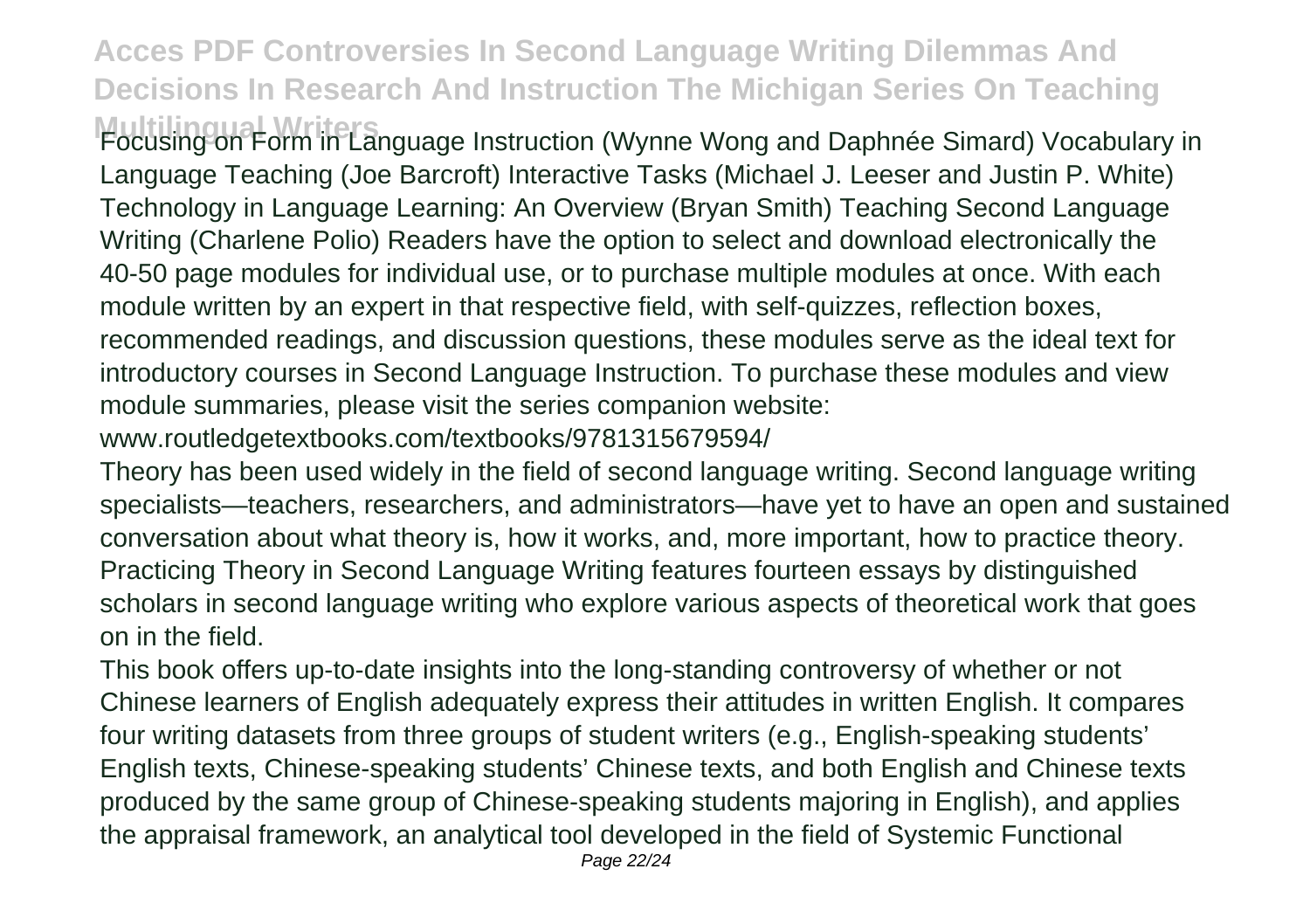**Multilingual Writers** Linguistics. The book provides a nuanced view of the deployment of attitudinal patterns and the linguistic resources used for attitudinal evaluation in Chinese students' English writing. Accordingly, it offers a valuable resource for all those interested in second language writing, contrastive rhetoric, second language acquisition and systemic functional linguistics. In this original volume, eighteen researchers from different parts of the world reflect on their own research projects, providing insights into key methodological issues in research on second language writing. By offering a glimpse into the process of constructing and negotiating knowledge in the field--the messy space of situated practices of inquiry--it helps to demystify the research process, which can appear in published studies and in introductory methodology guides to be neater and more orderly than it actually is. Taking a broad conception of research as inquiry that emphasizes the situated and constructed nature of knowledge in the field, Second Language Writing Research: Perspectives on the Process of Knowledge Construction encourages multiple forms of inquiry, including philosophical, narrative, and historical modes. Empirical inquiry as presented in this book encompasses both quantitative and qualitative approaches as well as those that strategically combine them. A helpful discussion of the "nuts and bolts" of developing sustainable research programs is also provided. The volume as a whole facilitates a situated, issue-driven research practice. Its unique focus on second language writing research makes it an invaluable resource for both novice and experienced researchers in the field.

The Routledge Encyclopedia of Language Teaching and Learning is an authoritative reference dealing with all aspects of this increasingly important field of study. Offering a comprehensive range of articles on contemporary language teaching and its history, it has been produced Page 23/24